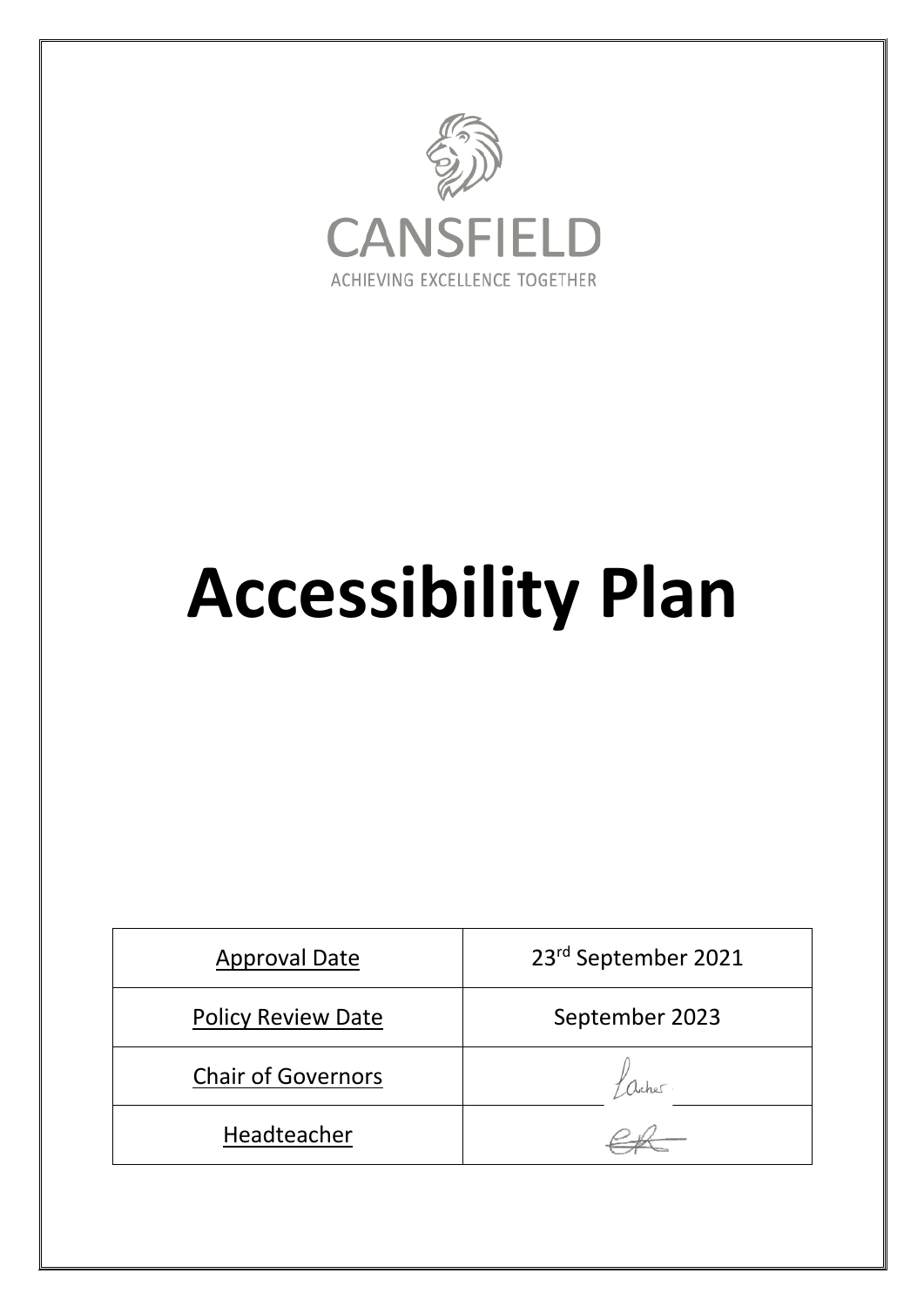# **1. Principles**

This accessibility plan has been created in compliance with:

- Paragraph 3, section 10 of the Equality Act (2010)
- The Disability Discrimination Act (1995, 2005)
- The Disability Equality Duty (2006)
- The SEND and Disability Act (2001)
- SEND and Disability Act 2011 (SENDA)

#### **2. Rationale**

As a school we are committed to providing premises that are suitable and sufficient for all educational purposes and give access to a broad and balanced curriculum for all pupils irrespective of special need and /or disability.

Cansfield is committed to a programme of action, evaluation and review which will improve access to the curriculum for pupils with special needs and /or disabilities. This plan operates alongside the school's SEND policy and is consistent with it in terms of principles and approaches to resourcing.

The Disability Discrimination Act (DDA) 2005 and Equality Act 2010 define a disabled person as someone who has a 'physical or mental impairment which has a long term adverse effect on his or her ability to carry out his or her normal daily routine.' Physical or mental impairment includes sensory impairments and also hidden impairments. These are 'more than minor or trivial' and 'longterm' means has lasted or is likely to last more than 12 months.

This broad definition includes children with a wide range of impairments, including learning disabilities, dyslexia, diabetes or epilepsy, where the effect of the impairment on the pupil's ability to carry out normal day-to-day activities is adverse, substantial and long-term. This has been extended to include those with HIV, multiple sclerosis and cancer.

Cansfield High School understands that the definition of disability under the above acts is different from the eligibility criteria for special educational needs provision in that disabled pupils may or may not have special educational needs. The school recognises that social, educational and behavioural difficulties are part of this definition.

## **3. Objectives**

- Value all pupils and continue to provide equal access and opportunity to the curriculum for all.
- Ensure the curriculum is differentiated to meet the learning needs of pupils with SEN and/or disabilities and that target setting is effective and appropriate for these pupils.
- Make available the written material usually provided to all pupils, in an appropriately presented form where necessary, to SEN and /or disabled pupils, including pictorial and oral formats and also to ensure that classroom organisation is planned to maximize learning opportunities.
- Manage and improve the physical environment of the school buildings and grounds to meet the needs of a range of disabled pupils currently on roll and prospective pupils, ensuring it is non-discriminatory towards disabled pupils and their families.
- Establish a culture of mutual trust and respect between all members of the Cansfield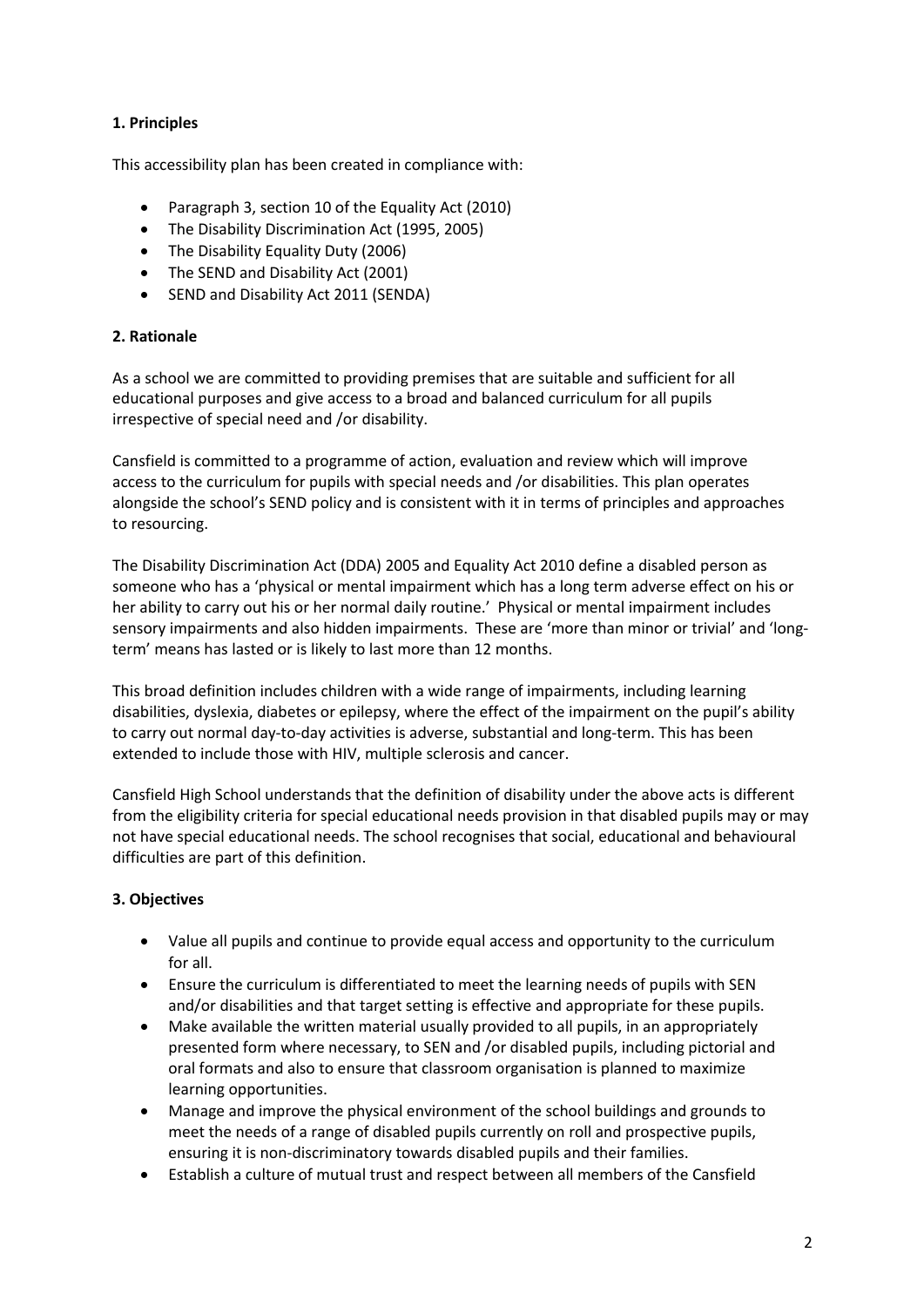community.

- Build a community that respects and celebrates achievement at all levels.
- Strive to foster positive attitudes towards disability through our assemblies, teaching and learning, the curriculum and within the wider community.
- Ensure that appropriate and reasonable support is offered to members of staff and pupils with disabilities and reasonable adjustments both to the curriculum and the physical building will be made so that our disabled pupils are not at a substantial disadvantage to their peers.
- Actively seek the views of disabled individuals and ensure that these are taken into account at all times.
- Provide relevant information to staff working with disabled pupils and enable staff and pupils who become disabled during their time at Cansfield High School to continue to participate in their learning / work life.

## **4. Roles and Responsibilities**

#### **4.1 Requirements on Schools**

- The Disability Equality Duty (2006) and The Equality Act (2010) require schools to be proactive in promoting disability equality and eliminating discrimination.
- The Disability Equality Duty (2006) and Equality Act (2010) require all schools to:
	- o Eliminate discrimination, harassment, victimisation and other conduct that is prohibited;
	- o Advance equality of opportunity;
	- o Foster good relations;
	- o Remove or minimise disadvantages;
	- o Take steps to meet different needs;
	- o Encourage participation when it is disproportionately low.

#### **4.2 Role of Key Personnel**

Compliance with the DDA is consistent with the school's aims, equal opportunities policy, and the operation of the school's SEND policy.

## **4.3 Governors**

Part 5A of the DDA 1995 requires school governing bodies to:

- Promote equality of opportunity for disabled people: pupils, staff, parents, carers and other people who use the school or may wish to;
- Plan to increase access to education for disabled pupils in three ways: increased participation; improving the environment and improving the delivery of written information.

## **4.4. Senior Leadership Team**

The Headteacher and other members of the Senior Leadership Team ensure that all policies, practices, protocols and provision have regard to the Disability Equality Duty and the Equality Act of 2010, which extends protection from discrimination to people with what are termed, 'protected characteristics' in almost every area of life. The Headteacher and SENCO are responsible for ensuring the implementation of all policies and the full development of a strong ethos of inclusion, within all aspects of the life of the school.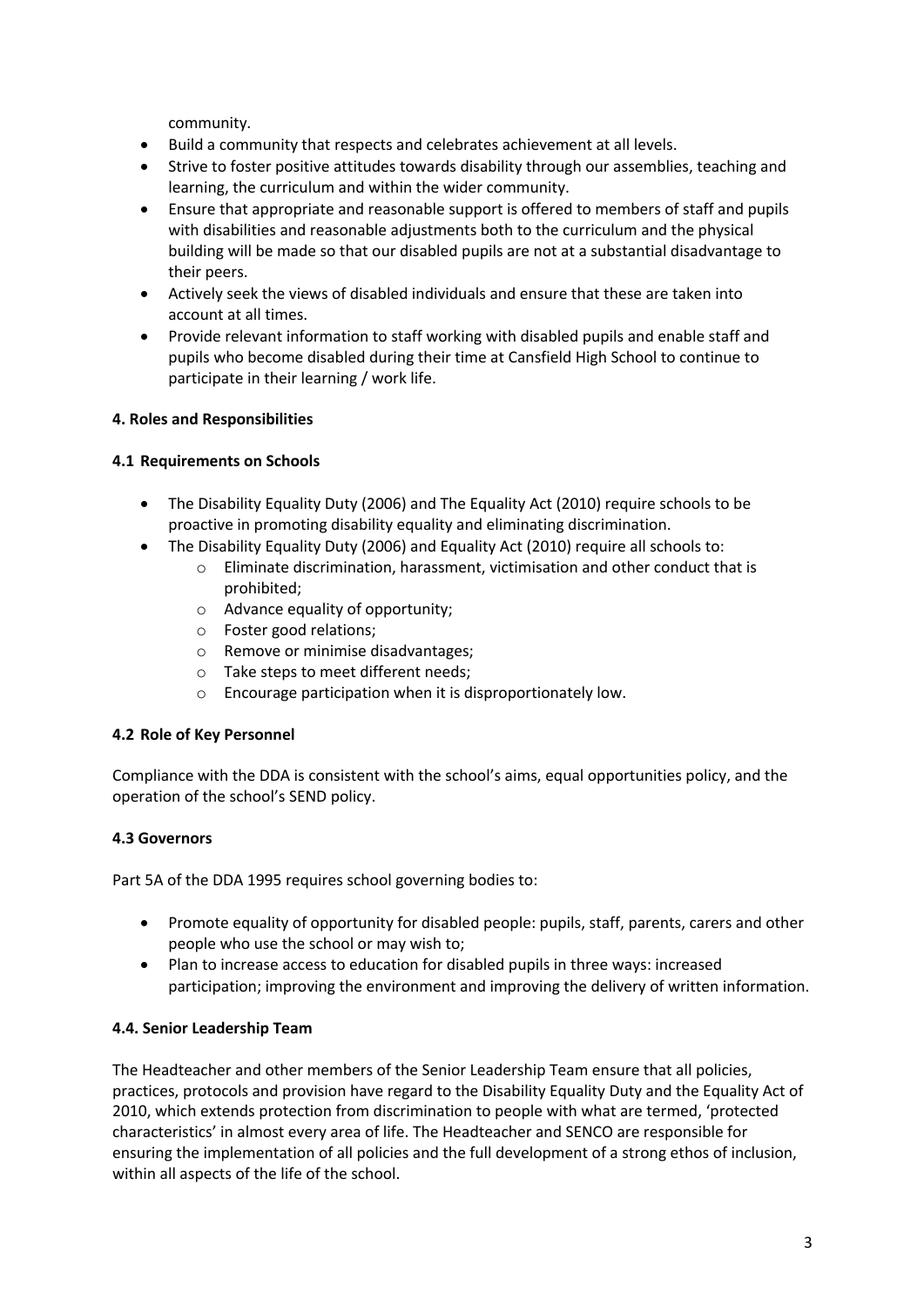# **4.5 All Staff**

It is the duty of all staff and everyone working in the school to implement the policies and continue to develop inclusive practices.

## **5. The Accessibility Plan**

This plan addresses the requirements of the Equality Act 2010 and refers to individuals who are disabled (both current and prospective) in a wide sense, including those with special educational needs and with temporary or permanent physical disability. It also deals with access issues for disabled staff and visitors.

## **5.1 Access**

We are committed to ensuring that all our services are accessible to disabled people by:

- Providing information to enable disabled people to make informed decisions about the choices available to them;
- Providing public information in a range of formats (e.g. large print, audio tape, ICT, Braille) on request and accepting and responding to correspondence in these formats;
- Maintaining assistive technologies where appropriate and developing new ones as these become available e.g. computer software;
- Ensuring that all public meetings are held in accessible venues and that a British Sign Language interpreter will be provided when requested in advance;
- Ensuring that an advocate can support people with learning difficulties and / or disabilities when required;
- Continuing, in consultation with disabled people, to carry out a phased programme of physical access improvements to all areas of the school that are open to the public;
- Ensuring that all new buildings constructed on the school site are fully accessible;
- Continuing consultation with the Health and Safety committee and advisors to carry out regular risk assessments and emergency procedures and to implement their advice.

## **5.2 Staff Recruitment and the Needs of Existing Staff**

- Staff recruitment and employment decisions will be made on the basis of fair and objective criteria. This is in line with the school's Equal Opportunities Policy.
- The requirements of job applicants and existing members of staff who have, or have had, a temporary or permanent disability will be reviewed regularly to ensure that whatever reasonable adjustments are possible are made to allow them to enter into, or remain in, school employment.

| <b>Target</b>                                                                                                                  | <b>Strategies</b>                                                                                                      | <b>Timescale</b> | <b>Responsibility</b> | <b>Success Criteria</b>              |
|--------------------------------------------------------------------------------------------------------------------------------|------------------------------------------------------------------------------------------------------------------------|------------------|-----------------------|--------------------------------------|
| All information for<br>children and young<br>people will be<br>produced in a format<br>appropriate to<br>different impairments | Easy language.<br>Taped information for children and<br>young people with learning<br>disabilities.<br>Enlarged print. | Ongoing          | SENCO                 | Pupils have access<br>to information |

#### **5.3 Supporting Pupils to Access the Curriculum**